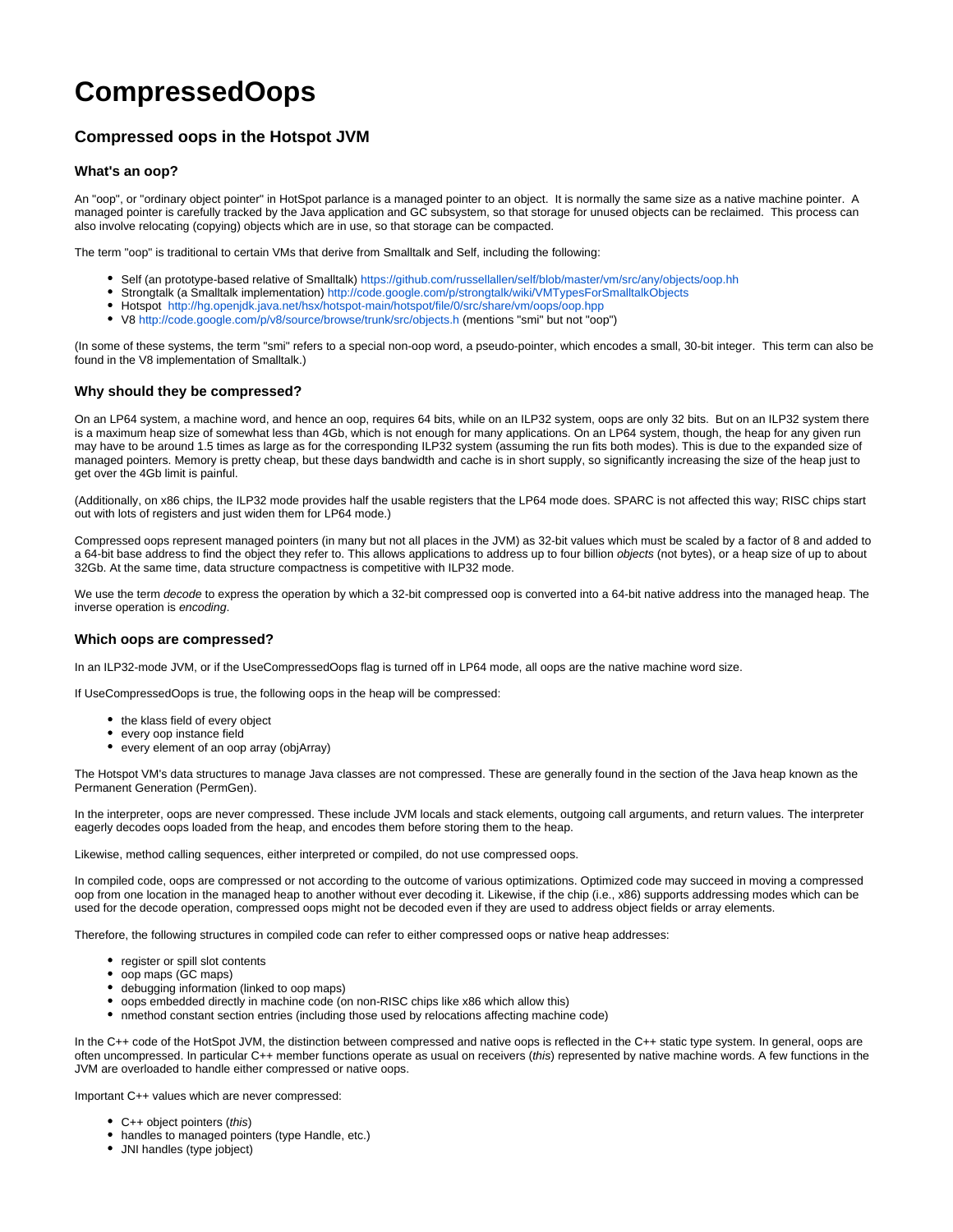The C++ code has a type called narrowOop to mark places where compressed oops are being manipulated (usually, loaded or stored).

#### **Using addressing modes for decompression**

Here is an example of an x86 instruction sequence that uses compressed oops:

```
! int R8; oop[] R9; // R9 is 64 bits
! oop R10 = R9[R8]; // R10 is 32 bits
! load compressed ptr from wide base ptr:
movl R10, [R9 + R8<<3 + 16]
! klassOop R11 = R10._klass; // R11 is 32 bits
! void* const R12 = GetHeapBase();
! load compressed klass ptr from compressed base ptr:
movl R11, [R12 + R10<<3 + 8]
```
Here is an example of a sparc instruction sequence which decodes a compressed oop (which might be null):

```
! java.lang.Thread::getThreadGroup@1 (line 1072)
! L1 = L7.group
ld [ %l7 + 0x44 ], %l1
! L3 = decode(L1)
cmp %l1, 0
sllx %l1, 3, %l3
brnz,a %l3, .+8
add %l3, %g6, %l3 ! %g6 is constant heap base
```
(Annotated output is from the [disassembly plugin](https://wiki.openjdk.org/display/HotSpot/PrintAssembly).)

#### **Null processing**

A 32-bit zero value decodes into a 64-bit native null value. This requires an awkward special path in the decoding logic, to the point where it is profitable to statically note which compressed oops (like klass fields) are guaranteed never to be null, and use a simpler version of the full decode or encode operation.

Implicit null checks are crucial to JVM performance, in both interpreted and compiled bytecodes. A memory reference which uses a short-enough offset on a base pointer is sure to provoke a trap or signal of some sort if the base pointer is null, because the first page or so of virtual address space is not mapped.

We can sometimes use a similar trick with compressed oops, by unmapping the first page or so of the virtual addresses used by the managed heap. The idea is that, if a compressed null is ever decoded (by shifting and adding to the heap base), it can be used for a load or store operation, and the code still enjoys an implicit null check.

#### **Object header layout**

An object header consists of a native-sized mark word, a klass word, a 32-bit length word (if the object is an array), a 32-bit gap (if required by alignment rules), and then zero or more instance fields, array elements, or metadata fields. (Interesting Trivia: Klass metaobjects contain a C++ vtable immediately after the klass word.)

The gap field, if it exists, is often available to store instance fields.

If UseCompressedOops is false (and always on ILP32 systems), the mark and klass are both native machine words. For arrays, the gap is always present on LP64 systems, and only on arrays with 64-bit elements on ILP32 systems.

If UseCompressedOops is true, the klass is 32 bits. Non-arrays have a gap field immediately after the klass, while arrays store the length field immediately after the klass.

#### **Zero based compressed oops**

Compressed oops use an arbitrary address for the narrow oop base which is calculated as java heap base minus one (protected) page size for implicit NULL checks to work. This means a generic field reference is next:

```
<narrow-oop-base> + (<narrow-oop> << 3) + <field-offset>.
```
If the narrow oop base can be made to be zero (the java heap doesn't actually have to start at offset zero), then a generic field reference can be just next:

```
(<narrow-oop << 3) + <field-offset>
```